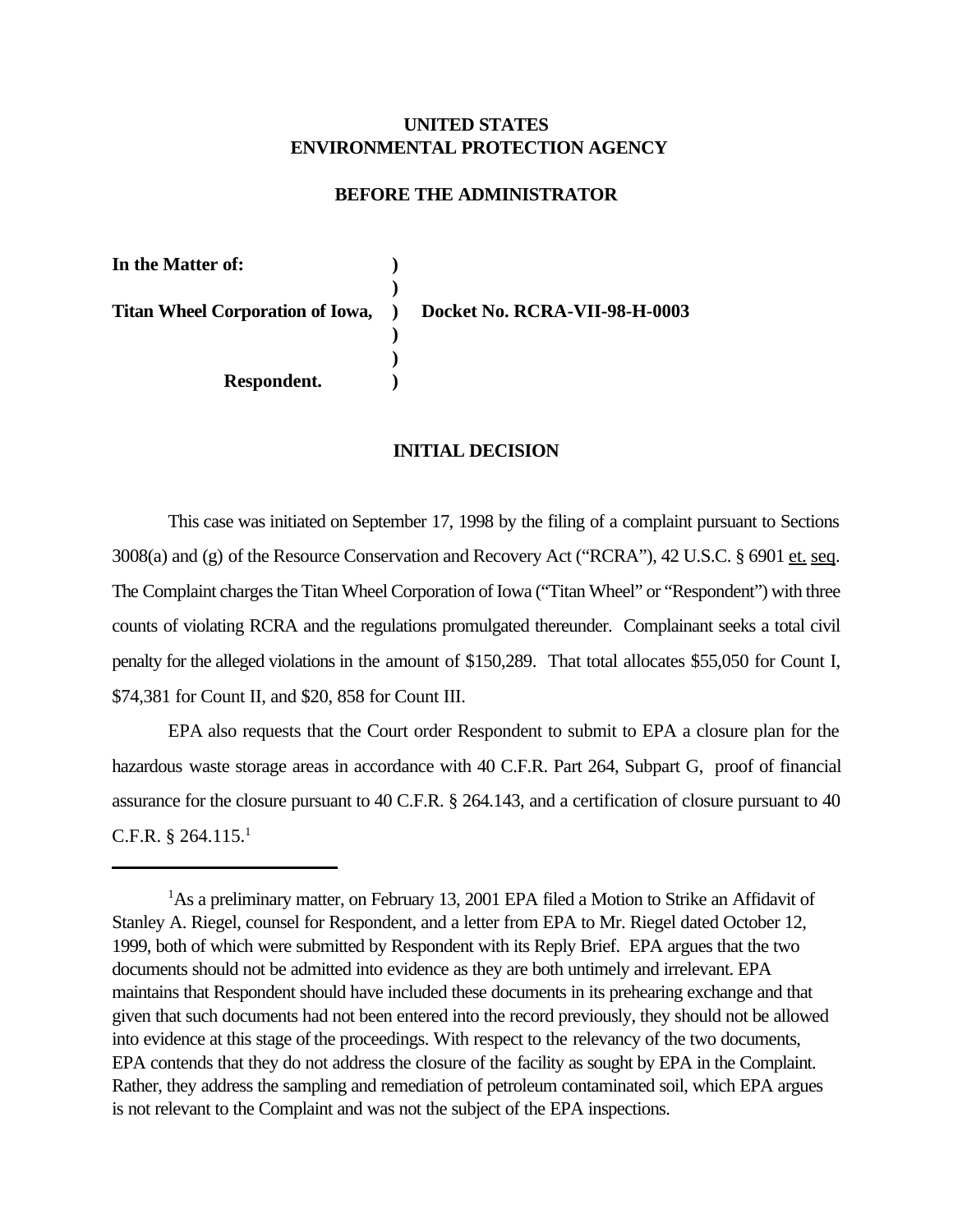On September 1, 1999, the Court issued a Notice of Hearing, setting an evidentiary hearing for December 2-3, 1999 in Kansas City, Missouri. On November 24, 1999, the parties filed a Joint Statement of Facts and waived their right to an evidentiary hearing. On November 29, 1999, the Court issued an Order Canceling the Hearing.<sup>2</sup>

Count I alleges that on eight separate occasions between May 13, 1994 and April 17, 1998, Respondent stored containers of D001, F003, and F005 hazardous waste at the Titan Wheel facility for periods greater than 90 days, prior to shipping the waste off-site for disposal, without an extension from

Based on the written record, which is the only evidence upon which the Court may make a determination, as the parties waived their right to an oral hearing, there is no indication that EPA did in fact agree to the submission of a soil assessment plan in lieu of the closure plan and financial assurance, except for the testimony given by Stanley Riegel, in his affidavit of February 9, 2001. The Court cannot make any conclusions as to conversations or agreements between the parties beyond the scope of the record. The documents EPA seeks to have excluded do not affect liability one way or another, that is, the material contained in these two documents do not change the Court's finding that Respondent committed the violations that EPA alleged in the Complaint. See infra text at 6. As such, the Court concludes that these documents are irrelevant to the determination of liability on the part of Respondent. It is on this basis, and because the exhibits were submitted in an untimely manner, at the time Respondent submitted its reply brief, that they will not be admitted.

<sup>2</sup> In another preliminary determination, on December 13, 2000 the Court granted EPA's December 1, 1999 Motion to Strike. The effect of this Order was to strike certain exhibits submitted by Respondent. Specifically the following proposed exhibits were excluded: (1) summaries of other enforcement actions; (2) documents received from the State of Missouri which pertain to enforcement actions filed and/or settled by that State under the Missouri Hazardous Waste Management Law during the previous two years; (3) letters from Respondent requesting summaries of enforcement actions; (4) a list of enforcement actions taken by EPA, as printed from EPA's web site; and (5) documents received from EPA Region VII under a Freedom of Information Act request which pertain to enforcement actions filed and/or settled by EPA under RCRA during the previous two years. *See*: Order Granting Complainant's Motion to Strike, December 13, 2000.

In response to the Motion, Respondent argues that the exhibits are indeed relevant to the issue of the closure plan because they describe the circumstances surrounding the development of a plan for additional soil assessment in lieu of a closure plan. Respondent maintains that EPA permitted it to submit the soil assessment plan instead of the closure plan and may not now require that it submit a closure plan and financial assurance of such. EPA did not reply to Respondent's arguments in its Opposition to Complainant's Motion to Strike.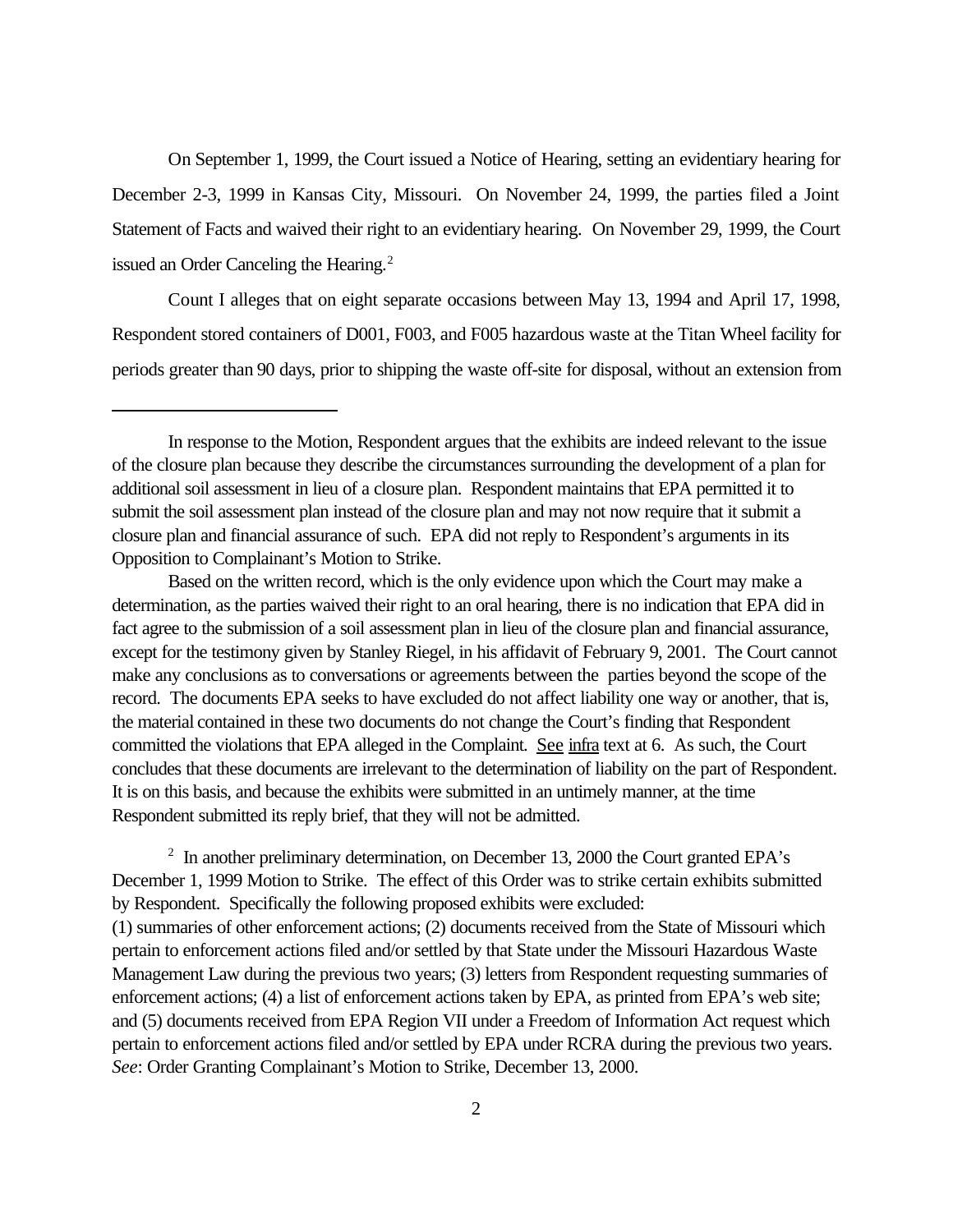the Environmental Protection Agency ("EPA" or "Complainant"), in violation of Section 3005(a) of RCRA, 42 U.S.C. § 6925(a).

Count II alleges that Respondent failed to develop or implement a personnel training program addressing the requirements of 40 C.F.R. Part 265, in violation of 40 C.F.R. § 265.16.

Count III alleges that Respondent had an inadequate contingency plan, specifically, that Respondent failed to have and update a contingency plan for the facility that describes the emergency services arrangements required by 40 C.F.R.  $\S$  265.52(c), that includes a list of emergency coordinators, as required by 40 C.F.R. § 265.52(d), and that lists any emergency equipment.

### BACKGROUND<sup>3</sup>

Titan Wheel is an Iowa corporation and is a "person" as defined in RCRA Section 1004(15), 42 U.S.C. § 6903(15). Respondent has leased and operated the facility located at R.R. 2, Blue Grass Road, Walcott, Iowa ("facility") since July 1988<sup>4</sup>, where it manufactures steel wheels for agricultural equipment. As a result of the manufacturing activities at the facility, Respondent generates solid and hazardous waste, as those terms are defined in 40 C.F.R. § 260.10. On or about April 1, 1996 Respondent submitted to EPA a Notification of Hazardous Activity, identifying itself as a hazardous waste generator. During the time in which the alleged violations occurred, Respondent generated hazardous waste in quantities greater than 1000 kilograms per month at the facility, thus making it a Large Quantity Generator. As a consequence, Respondent was subject to the requirements under RCRA § 3005.

<sup>3</sup>On November 24, 1999, the parties submitted to the Court a Joint Statement of Facts and waived their right to hearing in this matter. Because the parties agreed, there is no dispute as to the facts set forth in this decision. The facts related in this Background section are taken from the Joint Statement and consequently are not in dispute. These facts establish and Respondent concedes, liability as to all Counts. The only remaining dispute in this proceeding involves the appropriate penalty for each Count.

<sup>&</sup>lt;sup>4</sup>The facility has approximately 300 employees and it is located on a site of about 45 acres in size. Prior to July 1988, the facility was operated under the name French & Hecht, under different ownership. Around September 1980, French & Hecht identified itself to EPA as a hazardous waste generator.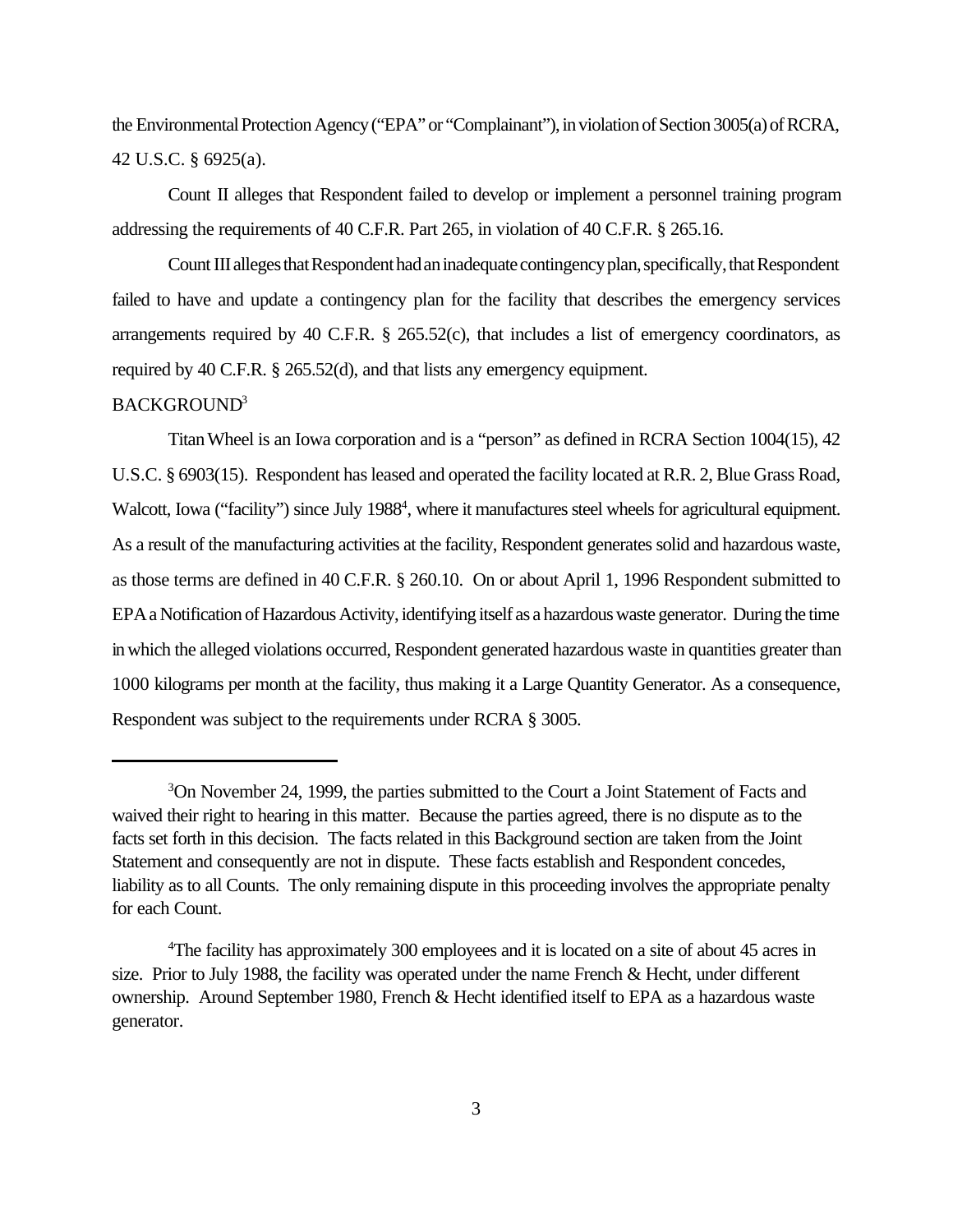On October 22, 1997, EPA representative, Mr. Bryce Tobyne, conducted a RCRA screening inspection of the facility. Based on Mr. Tobyne's findings, EPA decided to conduct a full RCRA compliance inspection of the facility. On February 10-11, 1998, another EPA representative, Mr. David Whiting, conducted such an inspections. As a result of the inspections, EPA filed a Complaint against Respondent, charging it with the violations as set forth in the three counts. The violations have been conceded. (*supra* note 3).

With respect to Count I, that Respondent on eight separate occasions stored hazardous waste at the facility for periods greater than the 90 days allowed by RCRA, without a permit, interim status, or an extension granted by EPA, the following has been established:

(1) Respondent stored containers of D001 and F003 hazardous waste at the facility for a period of 187 days from October 11, 997 to April 17, 1998; (2) Respondent stored containers of D001, F003, and F005 hazardous waste at the facility for a period of 112 days from April 24, 1997 to August 14, 1997; (3) Respondent stored containers of D001, F003, and F005 hazardous waste at the facility for a period of 143 days from December 2, 1996 to April 24, 1997; (4) Respondent stored containers of D001, F003, and F005 hazardous waste at the facility for a period of 111 days from August 18, 1996 to December 2, 1996; (5) Respondent stored containers of D001, F003, and F005 hazardous waste at the facility for a period of 160 days from March 6, 1996 to August 18, 1996; (6) Respondent stored containers of D001, F003, and F005 hazardous waste at the facility for a period of 264 days from June 16, 1995 to March 6, 1996; (7) Respondent stored containers of D001, F003, and F005 hazardous waste at the facility for a period of 134 days from February 2, 1995 to June 16, 1995; and (8) Respondent stored containers of D001, F003, and F005 hazardous waste at the facility for a period of 118 days from May 13, 1994 to September 7, 1994.

The violation alleged in Count II of the Complaint, that Respondent failed to develop or use a personnel training program that is aimed at compliance with the requirements of 40 C.F.R. Part 265, and that teaches employees how to respond to emergency situations, is based on the findings made during the February 1998 inspection of the facility. While Respondent did provide its employees with OSHA hazardous communication training and had a pamphlet at the facility describing proper hazardous waste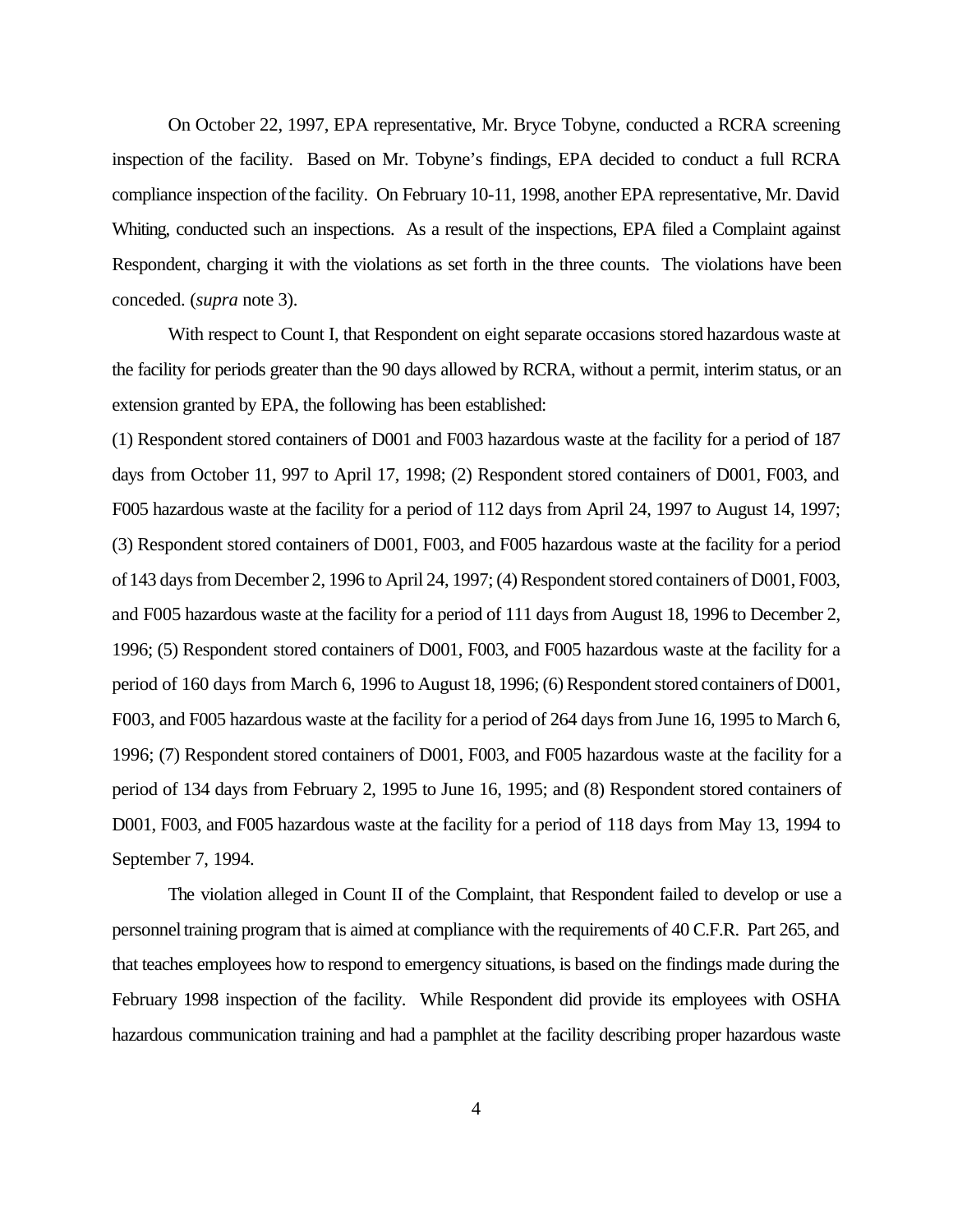management, Respondent failed to have a written description of the personnel training program or records documenting that persons working at the facility received and completed such training.

Regarding the violations alleged in Count III, it has been conceded that Respondent's contingency plan failed to meet the requirements of 40 C.F.R. §§ 265.50-.54 as it (1) did not describe emergency arrangements agreed to by local police departments, fire departments, hospitals, contractors, and state and local emergency response teams, pursuant to 40 C.F.R. § 265.37; (2) did not list names, addresses, and telephone numbers (both office and home) of all persons qualified to act as emergency coordinator; and (3) did not include a list of all emergency equipment at the facility, describe the locations and physical description of the equipment, or provide an outline of the capabilities of such equipment.

### LIABILITY

As Respondent has conceded all factual and legal issues regarding the three Counts, the Court finds Respondent liable for all three counts. Respondent's storage of D001, F003, and F005 hazardous waste on site without a permit or interim status for more than 90 days, violated Section 3005 of RCRA, 42 U.S.C. § 6925(a). Respondent's failure to develop or use a personnel training program in a manner that ensures compliance with the regulations of 40 C.F.R. Part 265, violated 40 C.F.R. § 265.16. Last, Respondent's failure to have and to update a contingency plan for the facility that contains all of the requirements of 40 C.F.R. Part 265, violated 40 C.F.R.  $\S$ § 265.52(c),(d), and (e).

#### PENALTY DETERMINATION

Pursuant to RCRA Section  $3008(a)(3)$  of RCRA, 42 U.S.C. § 6928(a)(3), "[a]ny penalty assessed...shall not exceed \$25,000 per day<sup>5</sup> of noncompliance for each violation of a requirement of [Subchapter III]." The section also states that the Court must "take into account the seriousness of the violation and any good faith efforts to comply with the applicable requirements." RCRA Section 3008(a)(3), 42 U.S.C. § 6928(a)(3).

 $5$ This figure has been increased for inflation by 10%, to \$27,500, for violations that occur after January 30, 1997. 40 C.F.R. Part 19.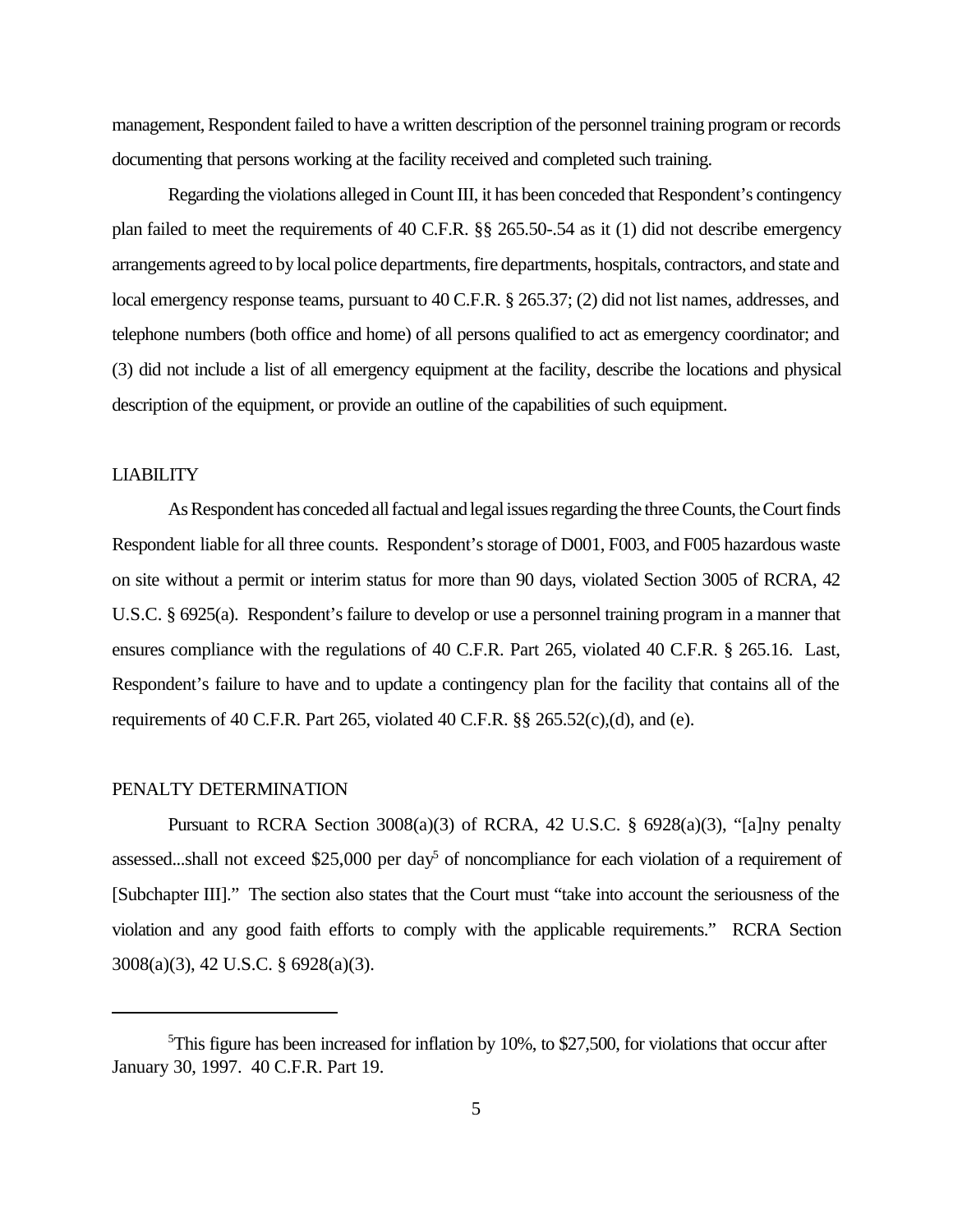In determining a proper penalty, the Court must rely on the "evidence in the record" and must do so "in accordance with any penalty criteria set forth in the Act." 40 C.F.R. § 22.27(b). The Court must consider "any civil penalty guidelines issued under the Act." Id. EPA has issued such guidelines to aid in the calculation of penalties for violations of RCRA. The RCRA Civil Penalty Policy ("Penalty Policy"), which was issued in October 1990, consists of four components that are used to calculate the penalty: (1) a gravity-based component; (2) a multi-day component; (3) adjustments of the sums of the gravity-based and multi-day components; and (4) an economic benefit component.

 For Count I of the Complaint, EPA has proposed a civil penalty in the amount of \$55,050. In determining this total for Count I, EPA calculated a gravity-based penalty in the amount of \$5,500, a multiday penalty in the amount of \$49,225, and a penalty for Respondent's economic benefit of noncompliance in the amount of \$325. For Count II of the Complaint, EPA determined that a penalty of \$74,381 is appropriate. This total reflects a \$5,500 gravity-based penalty, a \$49,225 multi-day penalty, and a \$19,656 penalty for Respondent's economic benefit of noncompliance. With respect to Count III, Respondent calculated a penalty of \$20,858, which consists of a gravity-based penalty of \$550, a multi-day penalty of \$19,690, and a \$618 penalty for economic benefit.

COUNT I : EPA's Penalty Calculation for Count I

#### 1. Gravity

In arriving at the \$55,050 proposed penalty for the violation alleged in Count I of the Complaint, EPA first looked to the gravity of the violation, in accordance with the RCRA Penalty Policy. EPA determined that the Count I violation fell within the moderate potential for harm/moderate extent of deviation category in the penalty cell matrix. This determination produced a \$5,500 gravity-based penalty. According to the written testimony of Royce Kemp, this penalty amount reflects the lowest end of the cell's range for a moderate potential for harm/moderate deviation, after inclusion of the 10% upward adjustment for inflation. Written Testimony of Royce Kemp (CX19) at 7.

A. Evaluation of the Potential for Harm

 EPA found that the violation fell within the range of moderate potential for harm because Respondent stored hazardous waste for "extended periods of time" which increases the potential for leaking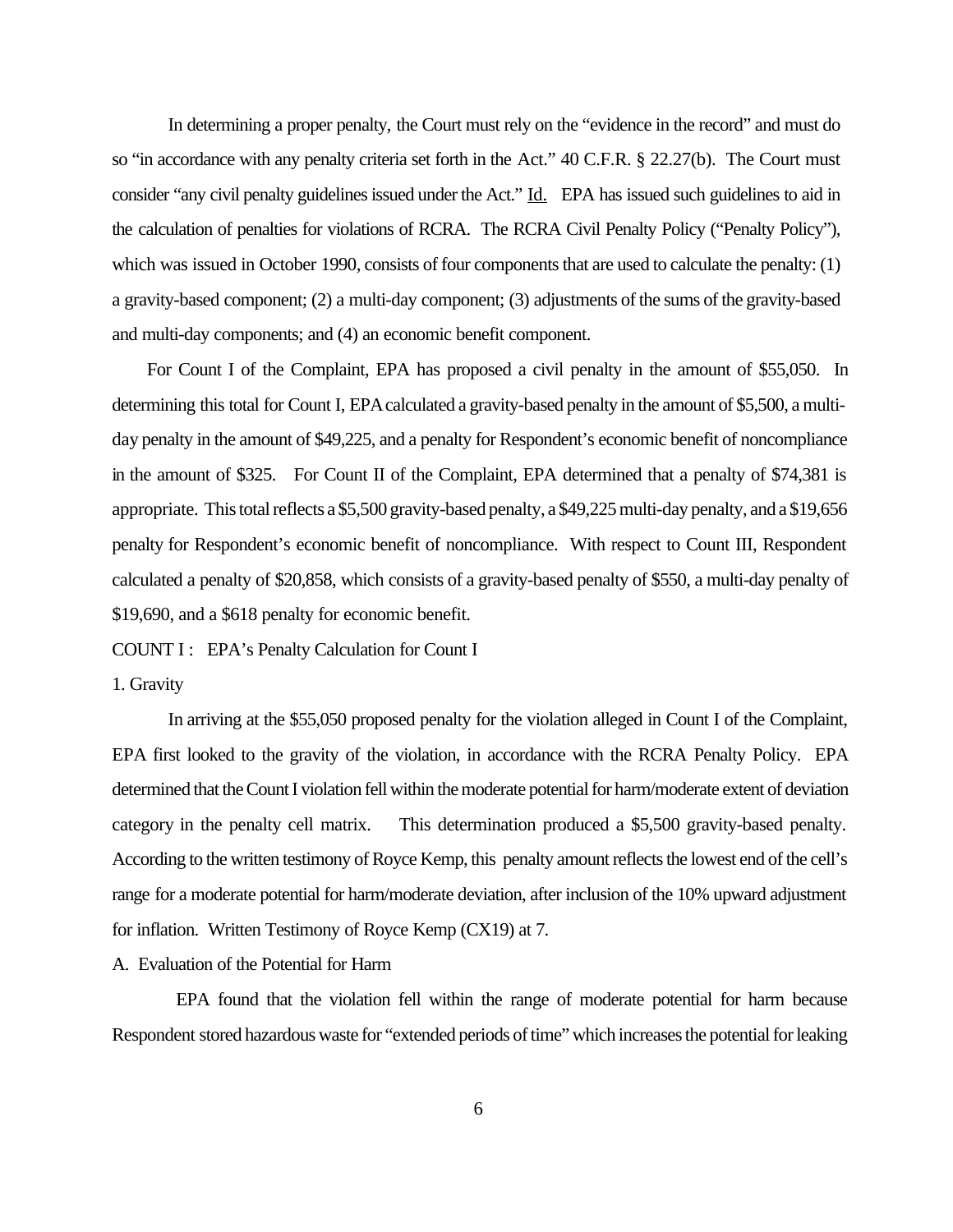containers and accidental releases of wastes, both of which could negatively impact the drinking water supply and could disrupt the ecosystem. EPA also explained that "extended periods of hazardous waste storage tend to lessen the accountability of a facility's waste management system, which can ultimately result in improper disposal practices" and undermine the RCRA permitting program. Complainant's Brief in Support of Complainant's Proposed Findings of Fact, Conclusions of Law ("Complainant's Brief") Order at 13; Complainant's Reply to Respondent's Post-Hearing Brief ("Complainant's Reply Brief") at 1-2. EPA did not find that a minor potential for harm designation was proper because of the increased risks of harm to human health and the environment associated with storing hazardous waste for extended periods of time. CX19 at 7; Complainant's Brief at 13. EPA also did not find that there was a major potential for harm from this violation because, according to Mr. Kemp, the drums in both storage areas were not damaged, incompatible wastes were stored separately, and the majority of the drums were labeled as hazardous waste, to reduce the risk of accidental exposure. CX19 at 8.

#### B. Evaluation of the Extent of Deviation

Following the penalty guideline for RCRA, EPA next determined that the extent of deviation was moderate because of the extended periods of time that spent solvent waste was stored outside. Such storage occurred for over 90 days on each of eight separate occasions. CX19 at 8; Complainant's Brief at 14. Storing the drums of hazardous waste outdoors for such extended periods of time<sup>6</sup>, EPA argues, increases the risk that the drums would leak due to rusting.<sup>7</sup> CX19 at 8. The violation did not amount to a minor deviation because Respondent stored the hazardous waste for over 90 days on the listed occasions over a period of close to four years, and was never in compliance with the hazardous waste treatment, storage, or disposal requirements of 40 C.F.R. Part 264 during those time periods. CX19 at 8; Complainant's Brief at 14. EPA did not consider the violation in Count I a major deviation, as the facility did "manifest off-site hazardous waste still bottoms from the indoor storage area, although not always in the

<sup>6</sup>As discussed previously, on seven of the eight occasions of the alleged violations, Respondent stored hazardous waste on-site for periods greater than 100 days and on one occasion stored the waste for more than 200 days. See supra text at 3-4.

<sup>&</sup>lt;sup>7</sup>There were 42 drums of spent solvent waste that were stored on-site in violation of RCRA Section  $3005(a)$ .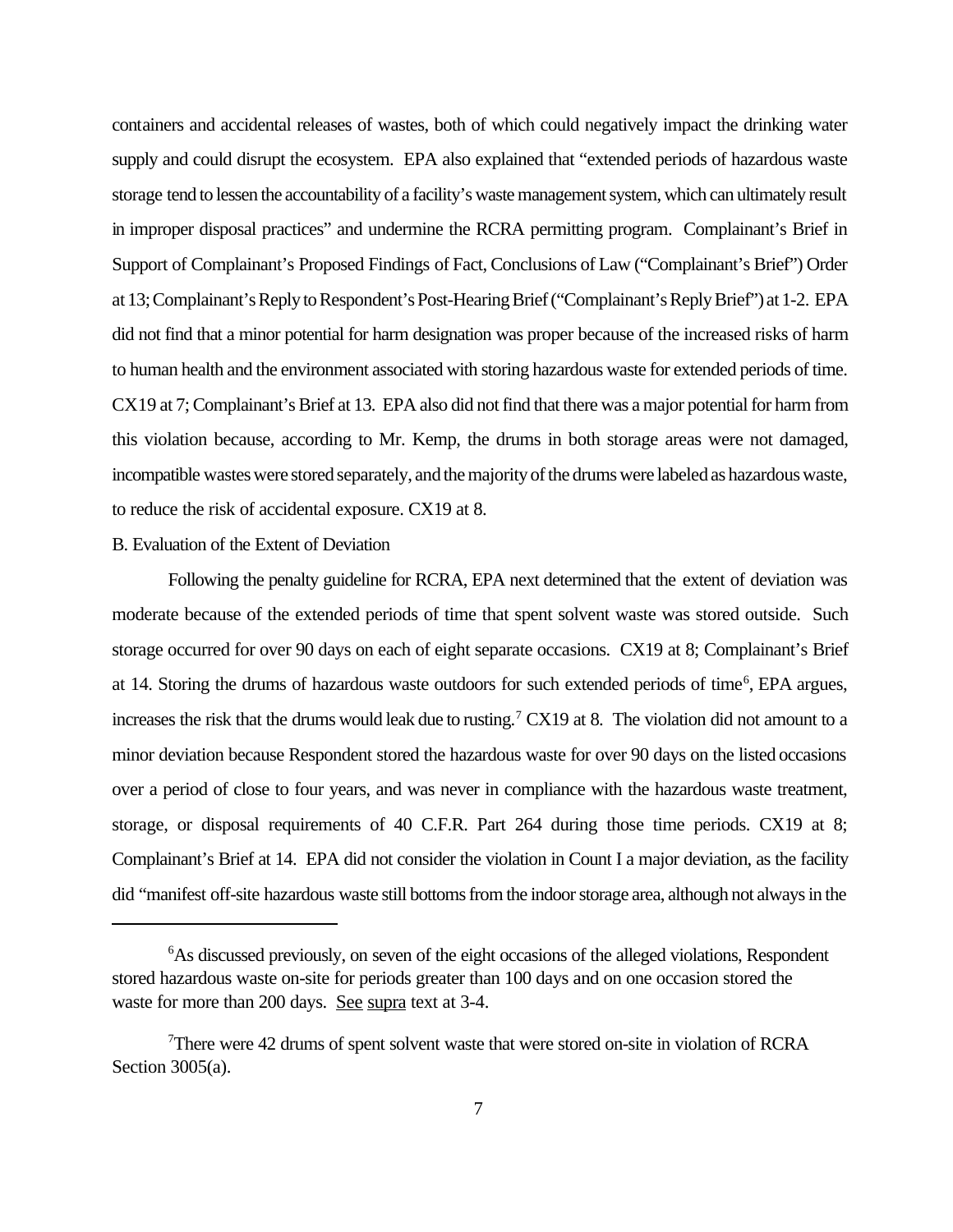90 day period required." CX19 at 8.

2. The Multi-day Component

After analyzing the seriousness of the violation, EPA, in accordance with the RCRA Penalty Policy, calculated the multi-day penalty. Under the Policy, a multi-day penalty is mandatory when EPA determines that the potential for harm and the extent of deviation each fall within the moderate range. For Count I, EPA calculated a multi-day fine in the amount of \$49,225. This total reflects a per day amount of \$275, which is the lowest end of moderate-moderate cell in the multi-day matrix, adjusted upward 10% for inflation, multiplied by 179, which is the number of days of violation the penalty policy presumes for this type of violation. CX19 at 9; Complainant's Brief at 15. Respondent stored hazardous waste for periods longer than 90 days on eight different occasions between August 11, 1994 and April 17, 1998, which amounts to at least 500 days of storage in violation of RCRA. Id. Thus, EPA used the full 179 days presumed by the Penalty Policy in making this calculation. EPA also determined that the \$275 per day amount was appropriate to "serve as a deterrent for future violations." Id.

### 3. Economic Benefit of Noncompliance

EPA used an expert, Mr. Jonathan Sheffetz, to help calculate the present value of the economic benefit.<sup>8</sup> EPA determined Respondent's economic benefit of noncompliance for Count I to be \$325. The \$325 amount "represents the savings realized by [Respondent as a result] of delaying the removal of the excess spent solvent and other hazardous wastes that were disposed of by the facility subsequent to the February 10-11, 1998 compliance evaluation inspection." CX19 at 10-11. Based on April 29, 1998 correspondence from Respondent to Mr. Kemp, and a May 22, 1998 telephone conversation between Dan Freeman of Titan Wheel and Mr. Kemp, Respondent spent \$21,680 "to analyze and dispose of hazardous wastes" which had been stored on-site for more than 90 days. Id. at 11. EPA determined that the economic benefit penalty should be \$325, a figure which represents the earnings potential of the \$21, 680 during the period of noncompliance. Id.

<sup>&</sup>lt;sup>8</sup>Mr. Sheffetz's services were used for the determination of the economic benefit for each of the three Counts of the Complaint.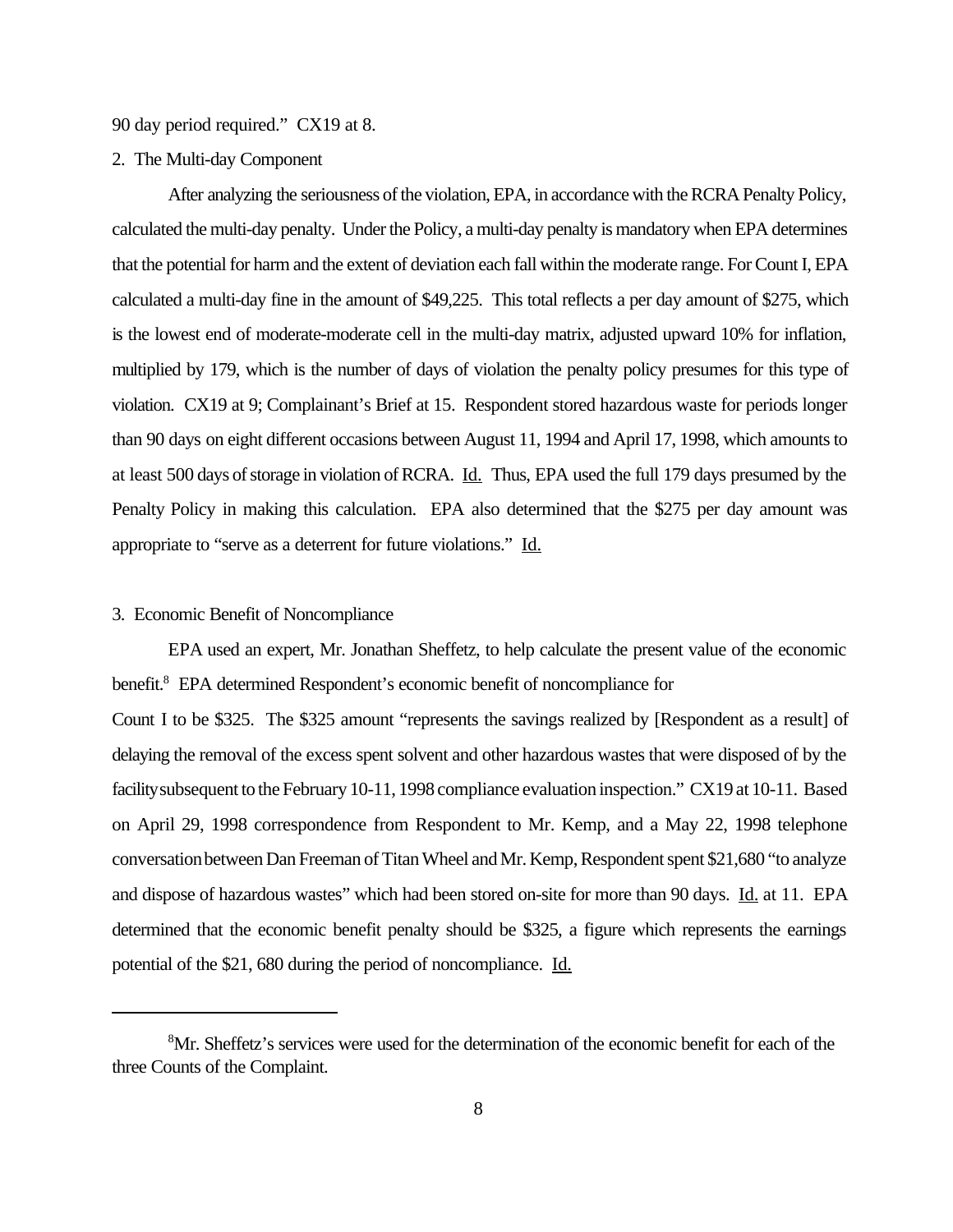Respondent's Position Regarding the Penalty for Count I

Respondent maintains that the penalty EPA has proposed for Count I is unreasonable and that EPA, in calculating it, ignored Respondent's good faith efforts to comply with RCRA Section 3005(a).<sup>9</sup> Respondent argues that under the gravity component of the penalty policy, both the potential for harm and the extent of deviation should be in the minor category. Respondent's Post-Hearing Brief ("Respondent's Brief") at 4-5. In coming to the conclusion that there was only a minor potential for harm, Respondent notes that the drums containing the hazardous waste were not damaged, that at the time of the February 1998 inspection it regularly shipped hazardous waste off-site for disposal, and that it stored incompatible wastes separately. Id. Respondent also argues that it made good faith efforts to comply with RCRA both before and after the inspection, and that therefore, the extent of its deviation from the requirements was only minor. Id. at 16. Its efforts, according to Respondent, are evidenced by the fact that it regularly shipped waste offsite for disposal and that, soon after it learned of the 90-day violations, it removed all excess drums containing hazardous waste from the facility and instituted an 80 day maximum storage limit. Respondent also notes that it increased recycling to reduce its inventory of waste on the premises. Id. at 4-5. Respondent contends that by placing the violations alleged for Count I in the minor potential for harm and minor extent of deviation categories, EPA would not be required to institute a fine for the multi-day component of the penalty policy and, as a result, the proposed multi-day penalty could be dropped. Id. at 16.

### The Court's Penalty Determination for Count I

Respondent argues that the potential for harm should be minor and not major because the drums were not damaged, incompatible wastes were not stored together, and it regularly shipped waste off-site

<sup>&</sup>lt;sup>9</sup>In its Reply Brief, Respondent argues generally, that "EPA provides only conclusory and arbitrary justifications for the penalties it seeks to impose upon [Respondent]...." Respondent does not challenge the methods of calculation in either of its two briefs, except when arguing the economic benefit calculations. See infra text at 10-11 (discussion of Respondent's assertions against EPA's calculation of economic benefits).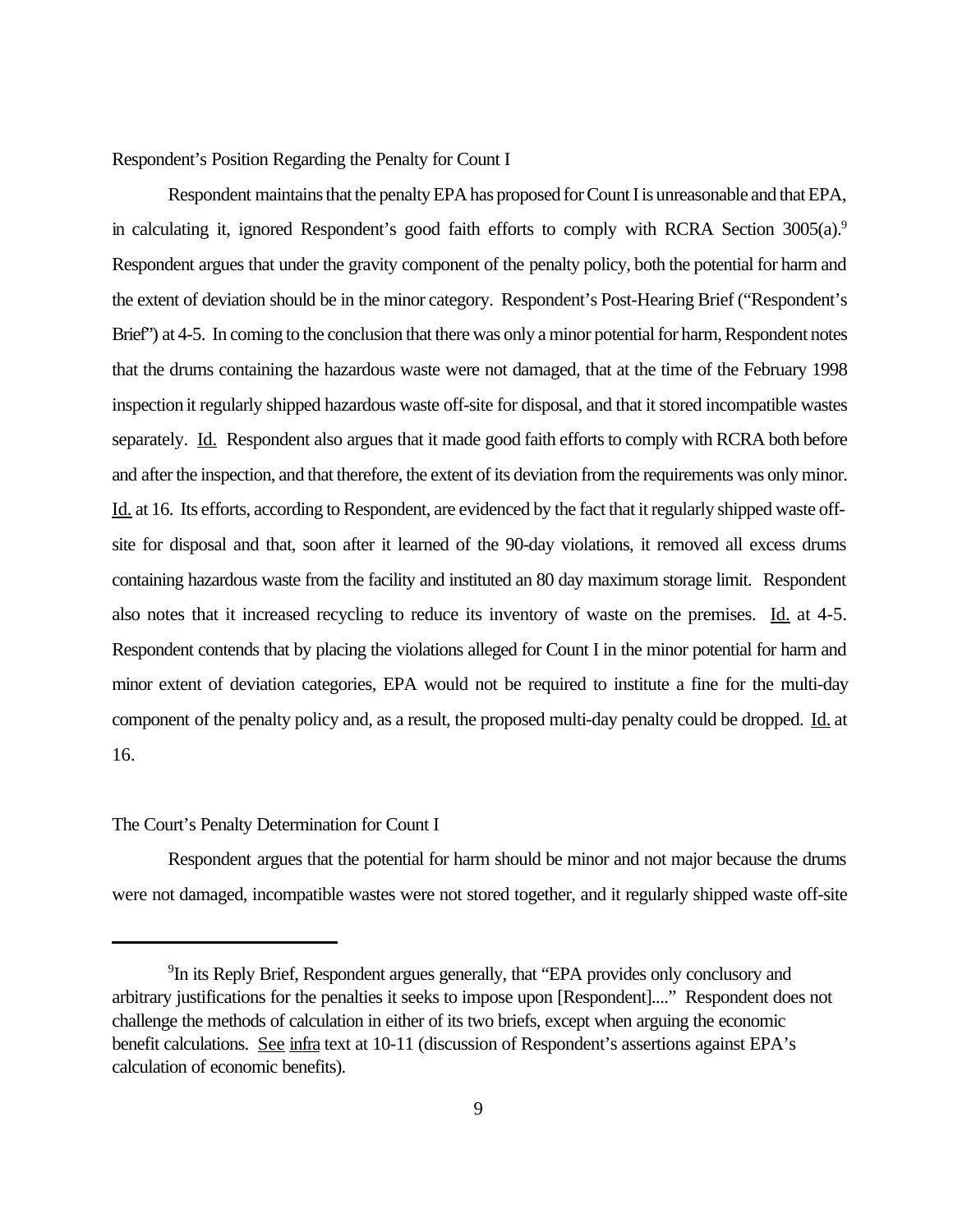for disposal. Id. at 16. However, EPA, in determining that the potential for harm should be placed in the moderate category, took those factors into account, noting that because Respondent stored incompatible wastes separately, the containers were not damaged, and the majority of the drums were labeled as hazardous waste, the potential for harm was not *major*.

Respondent's argument that the fact that it regularly shipped waste off-site for disposal demonstrates its good faith efforts is not persuasive, as Respondent repeatedly shipped waste off-site only after the 90 days allowed by RCRA. The violations encompassed within Count I occurred on eight separate occasions, over four years, and for periods of greater than 100 days on each of the occasions. Efforts to ship waste off-site for disposal after, for example, storing it on-site outside, for a period of 264 days without a permit or interim status, as Respondent did from June 16, 1995 to March 6, 1996, 174 days beyond the 90-day limit, or for a period of 187 days, as Respondent did from October 11, 1997 to April 17, 1998, 97 days longer than RCRA allows, do not appear to be attempts by Respondent to with comply with RCRA.<sup>10</sup> Furthermore, EPA points out that Respondent did not disclose its noncompliance to EPA or attempt to remedy the violations prior to EPA's discovery of the violations during the inspections.

Based on the fact that the violations took place over several years, for periods greater than 90 days during each of those periods, without any apparent attempt to by Respondent to determine its obligations under RCRA for disposal or to remedy the violations, the Court finds that EPA was correct in its assessment of the penalty calculated for the gravity component and the multi-day component of the penalty for Count I of the Complaint.

With respect to the economic benefit penalty, Respondent maintains that EPA's calculation is "arbitrary" and "illegal."<sup>11</sup> Respondent's Brief at 20. Respondent criticizes the methods used by Mr. Sheffetz in calculating the benefit, arguing that the determining costs by compounding Respondent's cash flows "at an estimate of [Respondent's] cost of capital to determine the present value of economic benefit, is flawed.

<sup>&</sup>lt;sup>10</sup>It is also noted that despite EPA's notification to Respondent of its violations of RCRA  $\S$ 3005 through its February 11, 1998 Notice of Violation, Respondent still failed to ship the drums of hazardous waste off-site for disposal until more than two months after such notice.

<sup>&</sup>lt;sup>11</sup>Respondent makes this argument for the economic benefit calculations for all three Counts of the Complaint. See infra text at 17, 20.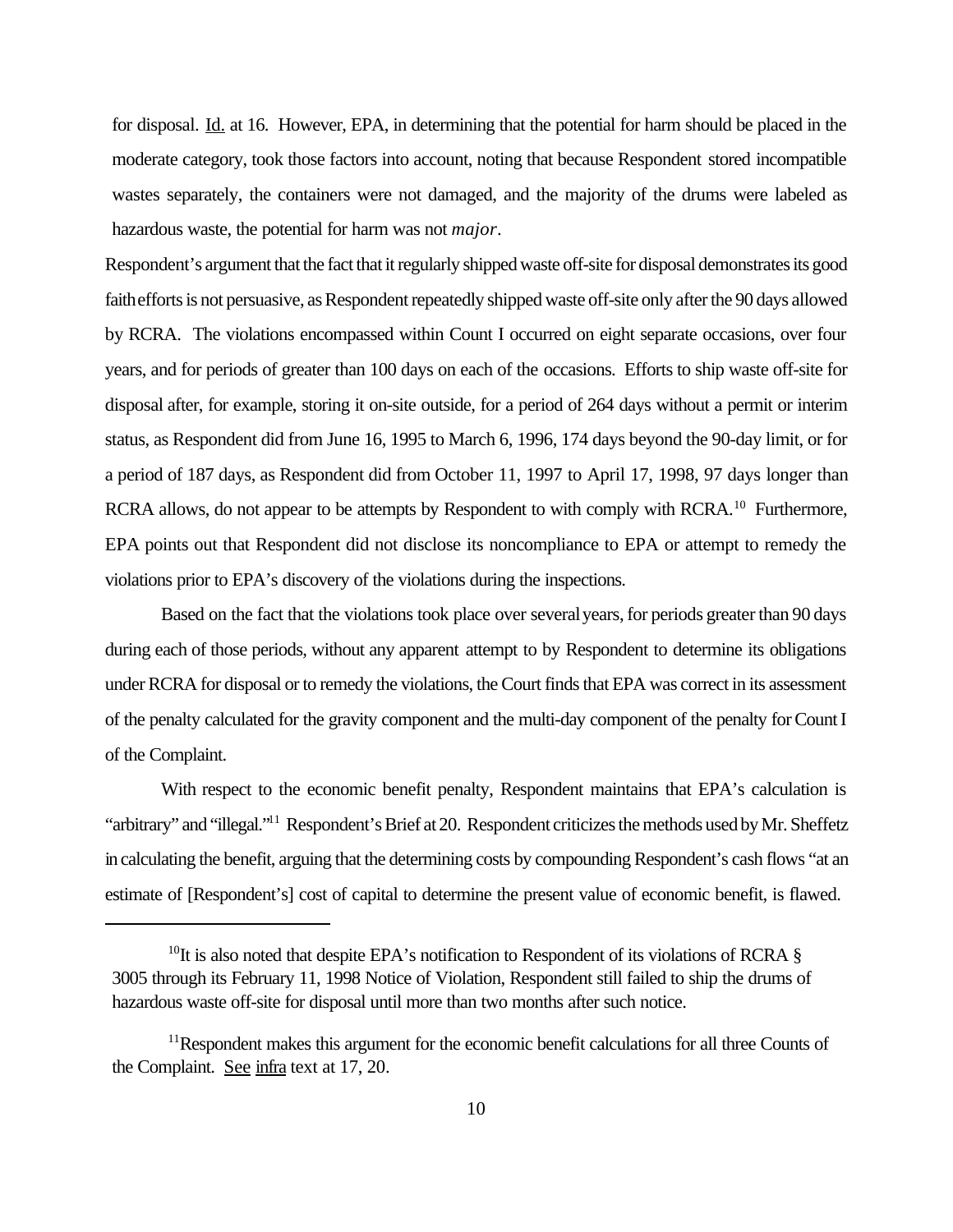Respondent argues that accordingly, the penalty should be reduced from \$325 to \$233.

EPA, on the other hand, emphasizes that "Respondent neither provided its own expert testimony nor attempted to discredit that of Mr. Sheffetz by submitting its own evidence into the record or cross examining Mr. Sheffetz," as both Respondent and EPA waived their right to a hearing. Complainant's Reply Brief at 14. EPA notes that the Court warned Respondent that waiving its right to hearing would prevent Respondent from being able to orally cross-examine EPA's witnesses, and Respondent understood this risk. Id. at n. 8.

The Court agrees with EPA's arguments that Respondent failed to provide its own expert testimony and failed to submit its own evidence. Both parties waived their right to a hearing on this matter. Thus, *at least on the record*, there is no basis to reject the economic benefit calculation performed by EPA. Accordingly, the Court adopts EPA's penalty calculation for Count I and imposes a penalty of \$55,050. COUNT II: EPA's Penalty Calculation for Count II

#### 1. Gravity

In calculating the gravity for Count II, EPA determined that the violation fell within the moderate potential for harm/moderate extent of deviation range of the penalty policy cell matrix, and again selected the lowest end of the cell's range, producing a penalty of \$5,500. CX19 at 11. In this instance EPA chose the low-end of the cell matrix because Respondent did provide other training<sup>12</sup> and had on file one copy of a pamphlet describing proper hazardous waste management. CX19at 12. Selecting a penalty at the low-end of the cell matrix, in EPA's view, also was warranted due to the "small proportion of hazardous waste activity conducted on-site compared to the size and sophistication of the facility." Id.; Complainant's Brief at 21.

A. Evaluation of the Potential for Harm

EPA determined there was a moderate potential for harm for this Count because Respondent did not provide hazardous waste management as required by 40 C.F.R. § 265.16. CX19 at 11; Complainant's Brief at 20. EPA stated that "[h]ad employees received this training, other violations that were discovered during

 $12$ See supra text at 4; See infra text at 14 (noting that Respondent conducted OSHA Hazard Communication Training for facility personnel).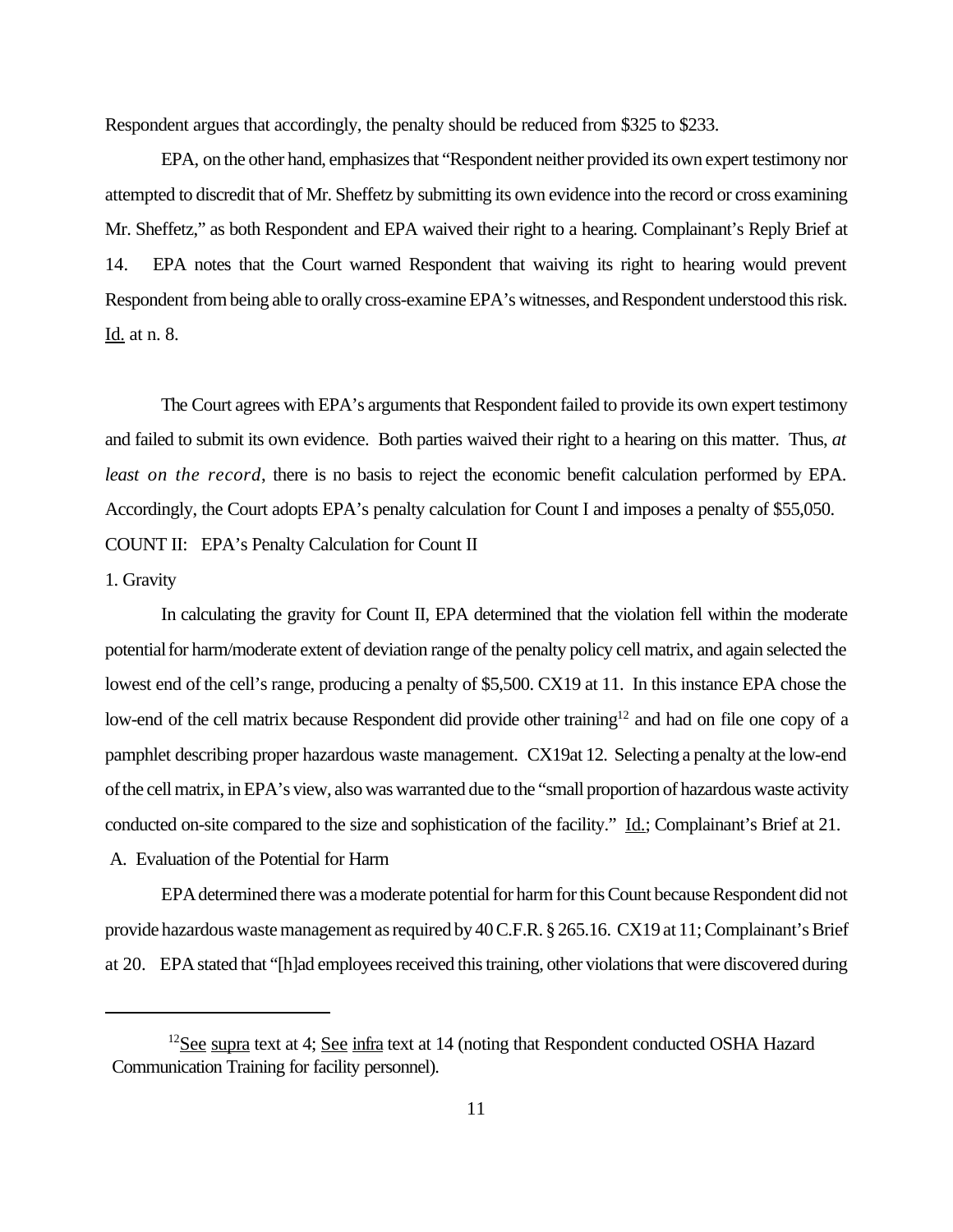the inspection could have been avoided." CX19 at 11. By not providing the training and annual updates, EPA argues that moderate harm to the RCRA program occurred. EPA did not find the potential for harm to be minor because the lack of training placed facility personnel at an increased risk for exposure to the hazardous waste, and because untrained personnel are more likely to contribute to accidental releases or improper disposal, resulting in harm to the environment, through the mishandling of the waste. EPA did not find however, that there was a major potential for harm because Respondent did provide the Occupational Health & Safety Act ("OSHA") Hazard Communication training to its employees. CX19 at 11-12.

#### B. Evaluation of the Extent of Deviation

EPA found the extent of Respondent's deviation from the requirements under 40 C.F.R. § 265.16 to be moderate because Respondent failed, in large part, to comply with them. CX19 at 12; Complainant's Brief at 21. EPA noted that Respondent did not complete the required training and did not have written documentation of job descriptions or of any related training that personnel may have completed. Id. A minor extent of deviation was not selected due to the fact that the Respondent failed to "conduct any initial or annual reviews of the hazardous waste management" practices, which contributed to Respondent's "noncompliance with several other RCRA requirements." Id. EPA did not however, conclude that the extent of deviation was major because Respondent did conduct some hazardous communication training under OSHA. EPA emphasizes that this training is not equivalent to the training required by RCRA. CX19 at 12.

### 2. Multi-day Component

 As noted previously, the RCRA Penalty Policy directs EPA to impose a multi-day penalty when the potential for harm and the extent of deviation fall within the moderate range. The multi-day penalty proposed by EPA, \$49,225, was calculated using the same per day amount with the inflation adjustment and multiplying that figure by 179. This figure was viewed as an appropriate penalty to serve as a deterrent against future violations. CX19 at 13; Complainant's Brief at 22.

### 3. Economic Benefit of Noncompliance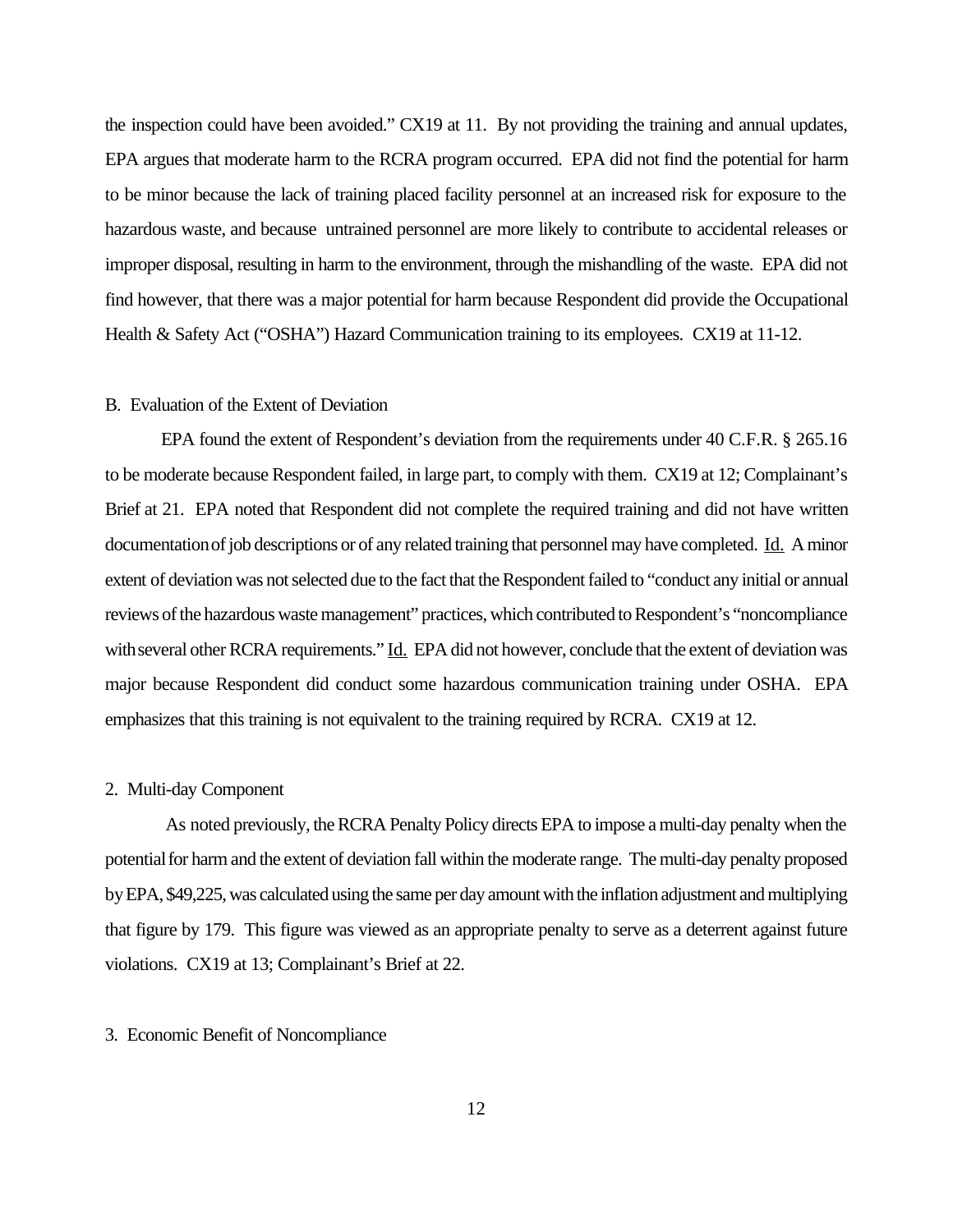After determining that no other adjustments to the penalty were necessary, EPA evaluated whether Respondent received an economic benefit due to noncompliance. EPA concluded that Respondent benefitted from its noncompliance by \$19, 656 for Count II. CX19 at 14; Complainant's Brief at 24. This figure reflects the money saved by Respondent by failing to provide annual refresher training courses for eight facility employees.<sup>13</sup> CX19 at 14. Based on a table for annual training costs in an EPA publication entitled "Estimating Costs for the Economic Benefit for RCRA Noncompliance," the benefit in 1997 dollars would total \$4,876.<sup>14</sup> Id.; Complainant's Brief at 24. EPA next adjusted this figure to 1999 dollars, calculating the total economic benefit to be \$19,656, which represents Respondent's savings over the five year period of the violation from avoiding the costs of providing annual refresher training courses. Id.

## Respondent's Position Regarding the Penalty for Count II

Respondent objects to the penalty proposed for Count II, arguing that the potential for harm was only minor, as it provided its employees with OSHA Hazard Communication Training in accordance with OSHA regulations and, for that reason, its failure to document this training should be considered only a minor violation. Respondent's Brief at 17. Additionally, Respondent maintains that it made good faith efforts to comply after it learned of the violation, by instituting a Hazardous Waste Management training program. Id. at 18.<sup>15</sup> Additionally, EPA recognized that with respect to the extent of deviation, EPA found that it was only moderate and not major because of Respondent's use of OSHA training.

<sup>&</sup>lt;sup>13</sup> According to Mr. Kemp's testimony, during an August 4, 1998 conversation he had with Respondent's Safety and EPA Program Coordinator, Mr. Dan Freeman, Mr. Freeman determined that eight employees would require the hazardous waste training: six general facility laborers, one equipment operator, and one supervisor.

 $14$ This cost reflects six laborers at \$490 each, one equipment operator at \$570, and one supervisor at \$1,386. CX19 at 14; Complainant's Brief at 24.

<sup>&</sup>lt;sup>15</sup>The gravity of the violation, according to Respondent should be considered minor and as such, the gravity based penalty should be \$110. Respondent also argues that the \$110 figure should be reduced to \$66 for its alleged good faith efforts to comply. Respondent's Brief at 17.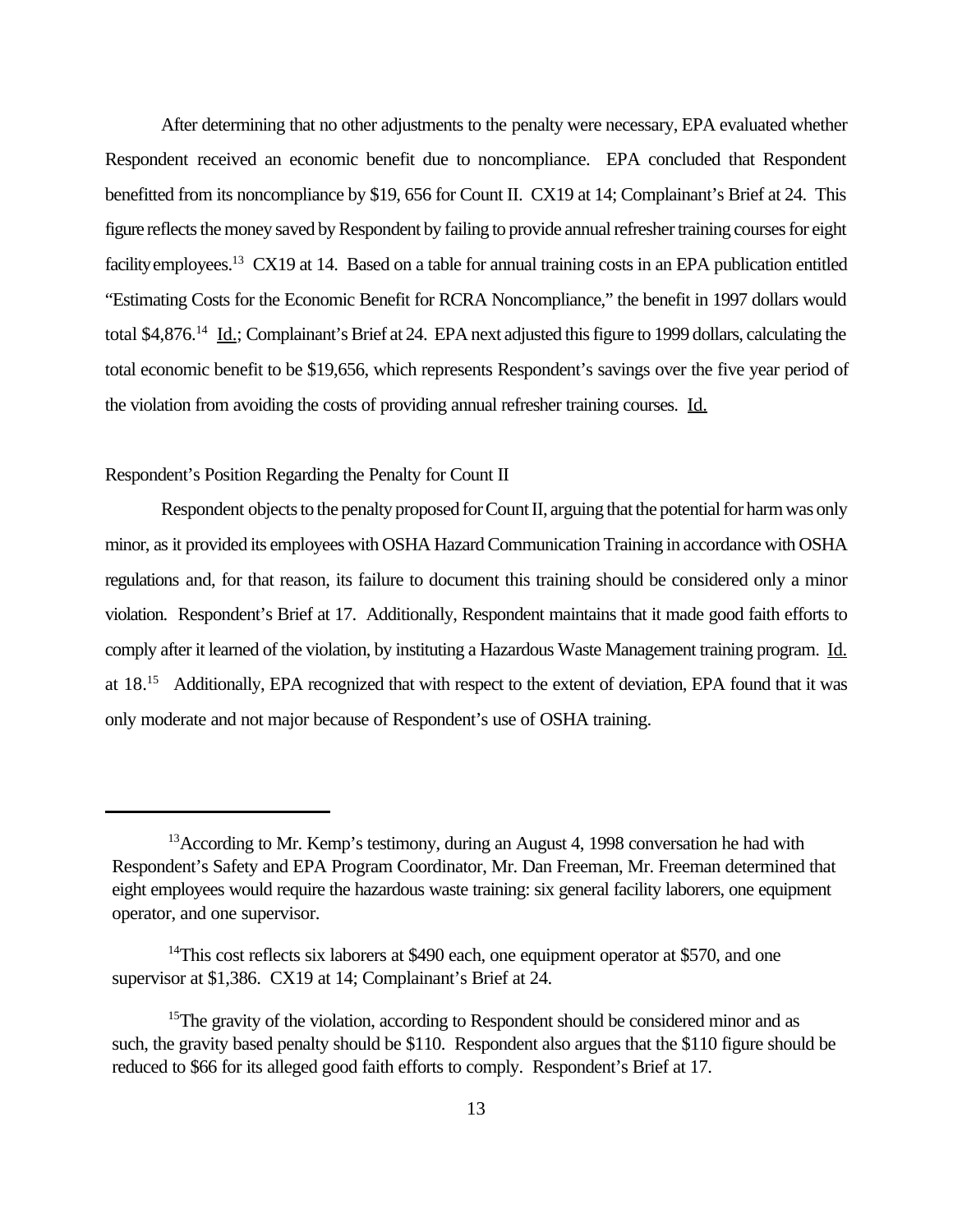The Court's Penalty Determination for Count II

The Court finds that EPA's penalty calculation Count II is appropriate. Respondent made attempts to remedy its violation after receiving notice of it, but did not do so immediately. After EPA notified it of the violation by not implementing a training program, Respondent did not devise or initiate a personnel training program at any time prior to August 4, 1998, a period of approximately six months after it received notice of the violation. Thus, while Respondent did correct its violation, its delay in doing so demonstrates to the Court that Respondent was not expeditious in meeting its obligations for hazardous waste management. Therefore its efforts do not evidence any good-faith efforts to comply with RCRA. Furthermore, while Respondent argues that the economic benefit analysis was flawed, and that it should be reduced from \$19, 656 to \$18, 843, the Court finds no reason, upon reviewing the record, to deviate from EPA's proposed penalty for economic benefit.<sup>16</sup> Accordingly, for Count II, the Court imposes the \$74,381 penalty, as proposed by EPA.

#### COUNT III: EPA's Penalty Calculation for Count III

### 1. Gravity

In proposing the \$20,858 penalty for Count III, EPA found the potential for harm to be minor and the extent of deviation to be moderate. As such, it calculated a gravity based penalty in the amount of \$550. This figure is the amount at the lowest end of the cell's range for minor potential for harm/moderate extent of deviation/, after inclusion of the 10% upward adjustment for inflation. CX19 at 15; Complainant's Brief at 26.

# A. Evaluation of the Potential for Harm

EPA selected a minor potential for harm because it viewed Respondent's use of the OSHA Hazard training program to somewhat decrease the risk of harm to employees and the environment. EPA notes that Respondent also presented the OSHA Emergency Action Plan to EPA as its RCRA contingency plan. CX19 at 15. The OSHA plan, however, does not meet all of the requirements for a contingency plan under RCRA, as it fails to describe arrangements with local authorities, list emergency coordinators, or list

<sup>&</sup>lt;sup>16</sup>See supra text at 12.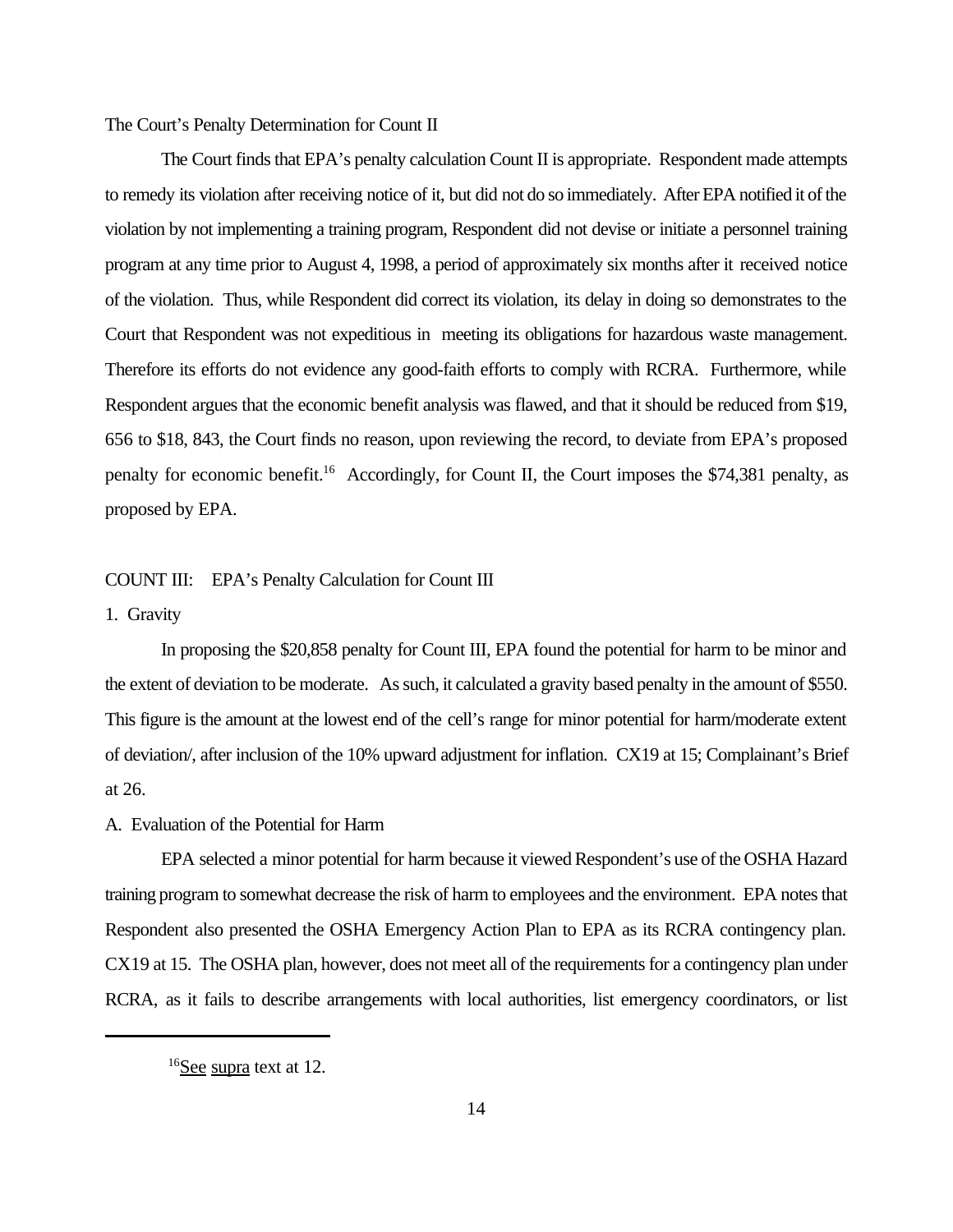emergency equipment. Id.; Complainant's Brief at 25. Nonetheless, EPA determined that from the OSHA Hazard Communication Training and the OSHA Emergency Action Plan, facility personnel "would likely have knowledge as to what to do in a general emergency and how to evacuate the facility if necessary." Id. EPA did not select a moderate or major potential for harm because Respondent made the emergency responders aware of the hazardous waste at the facility. Id. Also, as EPA took into consideration with the penalty determination for the other two Counts, the proportion of hazardous waste activities conducted at the facility is small compared to the size of the facility's overall operations. Id.; Complainant's Brief at 25-26.

# B. Evaluation of the Extent of Deviation

EPA found, however, that the extent of deviation was moderate because "Respondent's contingency plan lacked several important items of information required by 40 C.F.R. § 265.42." CX19 at 15; Complainant's Brief at  $26<sup>17</sup>$  EPA did not find that there was a major extent of deviation because Respondent did use the OSHA Emergency Action Plan, and "the RCRA regulation allows for amending an existing contingency or emergency plan." CX19 at16.

#### 2. Multi-Day Component

Under the Penalty Policy, a multi-day penalty is discretionary for violations categorized as having a minor potential for harm but with a moderate extent of deviation. Because Respondent continued its hazardous waste activities at the facility after being notified of the violation without adding the required elements to its contingency plan prior to August 4, 1998, EPA decided to calculate a multi-day penalty, because in its view Respondent's failure to remedy its violation in a expeditious fashion created additional risks. CX19 at 16; Complainant's Brief at 27. EPA arrived at the multi-day penalty of \$19,690 by multiplying \$110, which is the lowest end of the cell matrix for violations with a minor potential for harm and a moderate extent of deviation, adjusted upward by 10% for inflation, by 179 days. CX19 at 16-17; Complainant's Brief at 27. The figure 179 was used again in this instance because Respondent was in violation for "well over the total 180 days...." CX19 at 17; Complainant's Brief at 27.

# 3. Economic Benefit of Noncompliance

 $17$ See supra text at 4-5 (listing the required items missing from Respondent's contingency plan).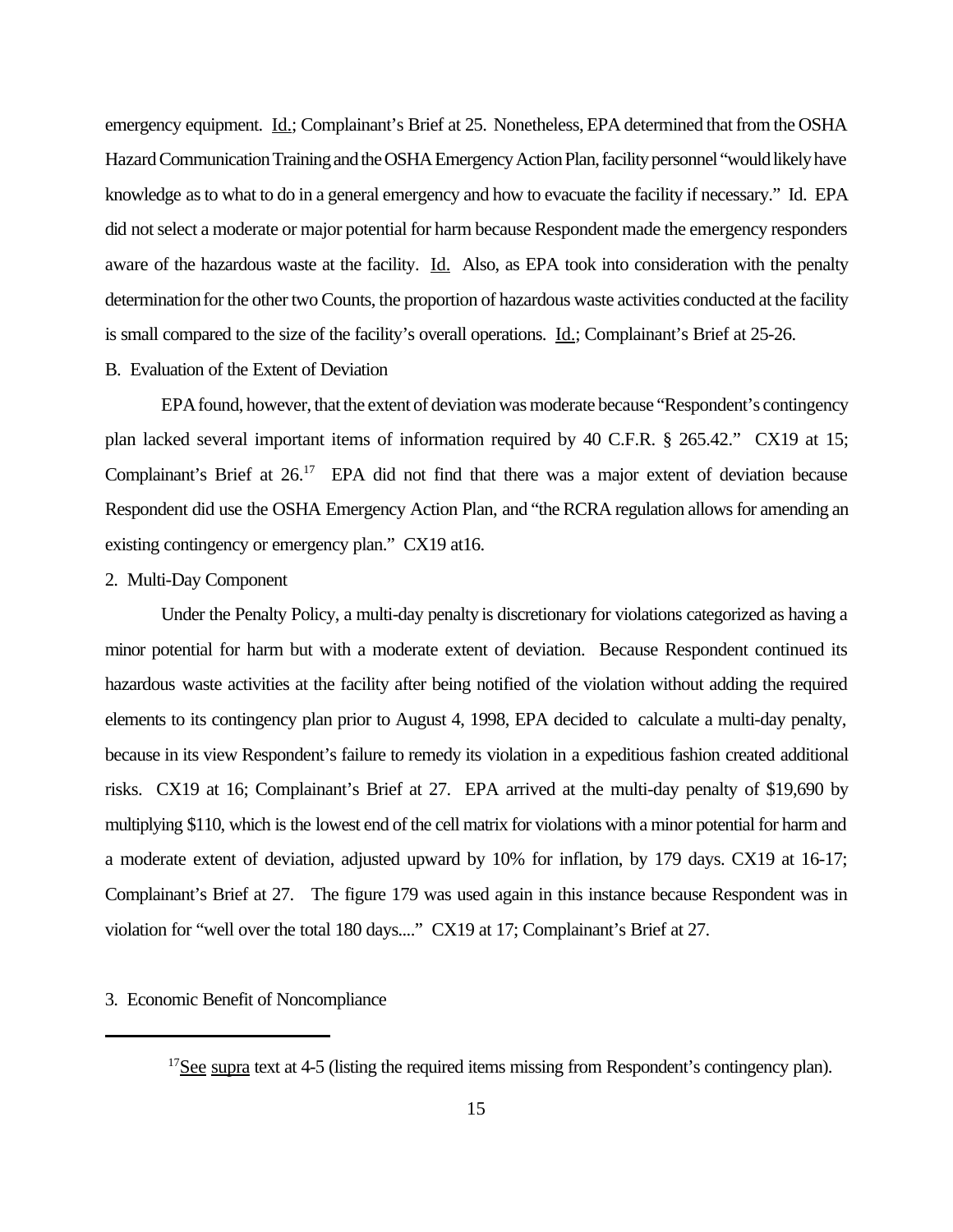EPA calculated an economic benefit of noncompliance of \$618, an amount reflecting the money Respondent saved as a result of its failure to have a contingency plan meeting all of the RCRA requirements for a period of five years.

### Respondent's Position Regarding the Penalty for Count III

Respondent contends that the penalty proposed for the violations alleged in Count III is inappropriate. Respondent's Brief at 18-19. Specifically, Respondent argues that, as with EPA's determination that the potential for harm was minor, so too its extent of deviation from the RCRA requirements for contingency plans was only minor, as it substantially complied with the requirements. Id. at 19. Respondent also maintains that in calculating this penalty, EPA ignored its good faith efforts to comply with the contingency plan requirements both prior to and after the inspection.<sup>18</sup> Id. Additionally, after being notified of the violations, Respondent argues that it quickly updated its contingency plan to include the missing elements required under RCRA, and established a policy for updating the plan. Id. at 18-19.

### The Court's Penalty Determination for Count III

 The Court finds no reason to deviate from the penalty proposed by EPA for this Count. While Respondent did update its contingency plan to comply with the requirements under 40 C.F.R. Part 265, it did not do so until August 1998, approximately six months after receiving notification from EPA as to its violation. Thus Respondent's efforts to comply with the law took some extended time. Further, in calculating the penalty EPA did not ignore the fact that Respondent substantially had complied with the regulations. Accordingly, Respondent's efforts fail to demonstrate that it was making good faith efforts to comply. On the same grounds advanced for Counts I and II, Respondent argues that the calculation for Count III also is flawed.<sup>19</sup>

<sup>&</sup>lt;sup>18</sup> Respondent contends that EPA ignored the fact that prior to receiving notice of violation, it fulfilled many other requirements under 40 C.F.R. §§ 265.50-52. Respondent's Brief at 3, 19.

According to Respondent, the gravity based penalty should be \$110 after placing the violation in the minor/minor category and then it should be reduced to \$66 to reflect Respondent's alleged good faith efforts to comply. Id. at 19.

<sup>&</sup>lt;sup>19</sup>See supra text at 12.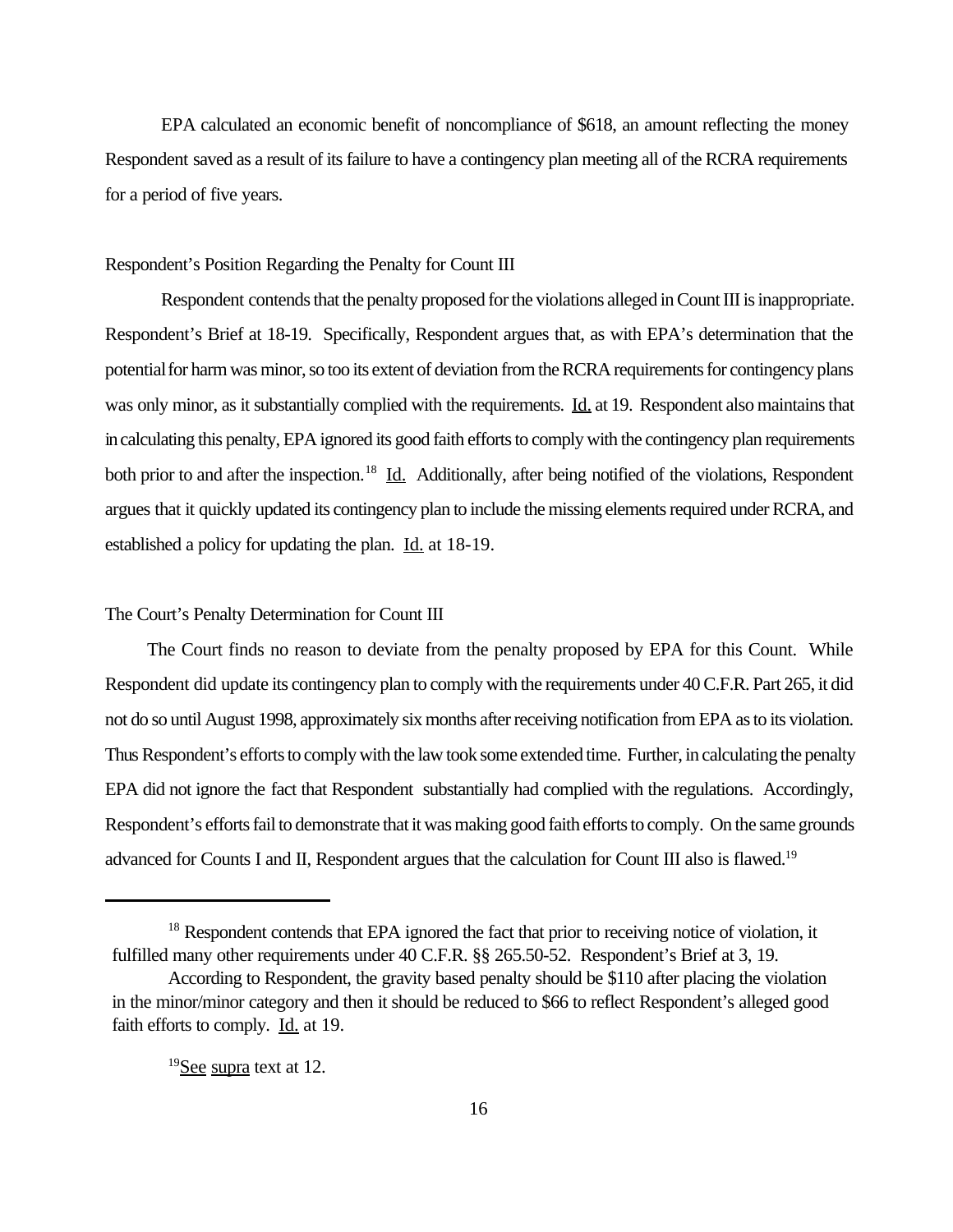The Court, however, for the reasons discussed previously, will not depart from EPA's proposed penalty for economic benefit as Respondent has not, on this record, countered EPA's analysis. Accordingly, for Count III the Court imposes a civil penalty of \$20,858.

## **Penalty and Compliance Order**

 A civil penalty in the amount of \$150,289 is assessed against the Respondent. The Court also orders Respondent to take all actions listed in the Compliance Order sought by EPA, and according to the timetable for such compliance, all as set forth at Paragraph 35 of the Complaint at subparagraphs (a), (b), (c), (d), (e).<sup>20</sup> Payment of the full amount of the civil penalty assessed shall be made within thirty (30) days after this Initial Decision becomes a final order under 40 C.F.R. § 22.27(c). Payment shall be submitted by a certified check or cashier's check payable to the Treasurer, United States of America and mailed to:

> Mellon Bank **EPA Region 7** Regional Hearing Clerk P.O.Box 360748M Pittsburgh, PA 152521

 A transmittal letter identifying the subject case and the EPA docket number, plus the Respondent's name and address must accompany the check. Failure of the Respondent to pay the penalty within the prescribed statutory time frame after entry of the final order may result in the assessment of interest on the civil penalties.

 Pursuant to 40 C.F.R. § 22.27(c), this Initial Decision shall become a final order forty-five (45) days after its service upon the parties and without further proceedings unless (1) a party moves to reopen the hearing within twenty (20) days after service of the Initial Decision, pursuant to 40 C.F.R. § 22.28(a); (2) an appeal to the EAB is taken from it by a party to this proceeding, pursuant to 40 C.F.R. § 22.30(a), within thirty (30) days after the Initial Decision is served upon the parties; or (3) the EAB elects, upon its own initiative, under

<sup>&</sup>lt;sup>20</sup>The authority to issue a Compliance Order appears at Section  $3008(a)(1)$  of RCRA, 42 U.S.C. § 6928(a)(1) and provides in relevant part: "...whenever on the basis of any information the Administrator determines that any person has violated any requirement of this subchapter, the Administrator may issue an order ... requiring compliance immediately or within a specified time period ..."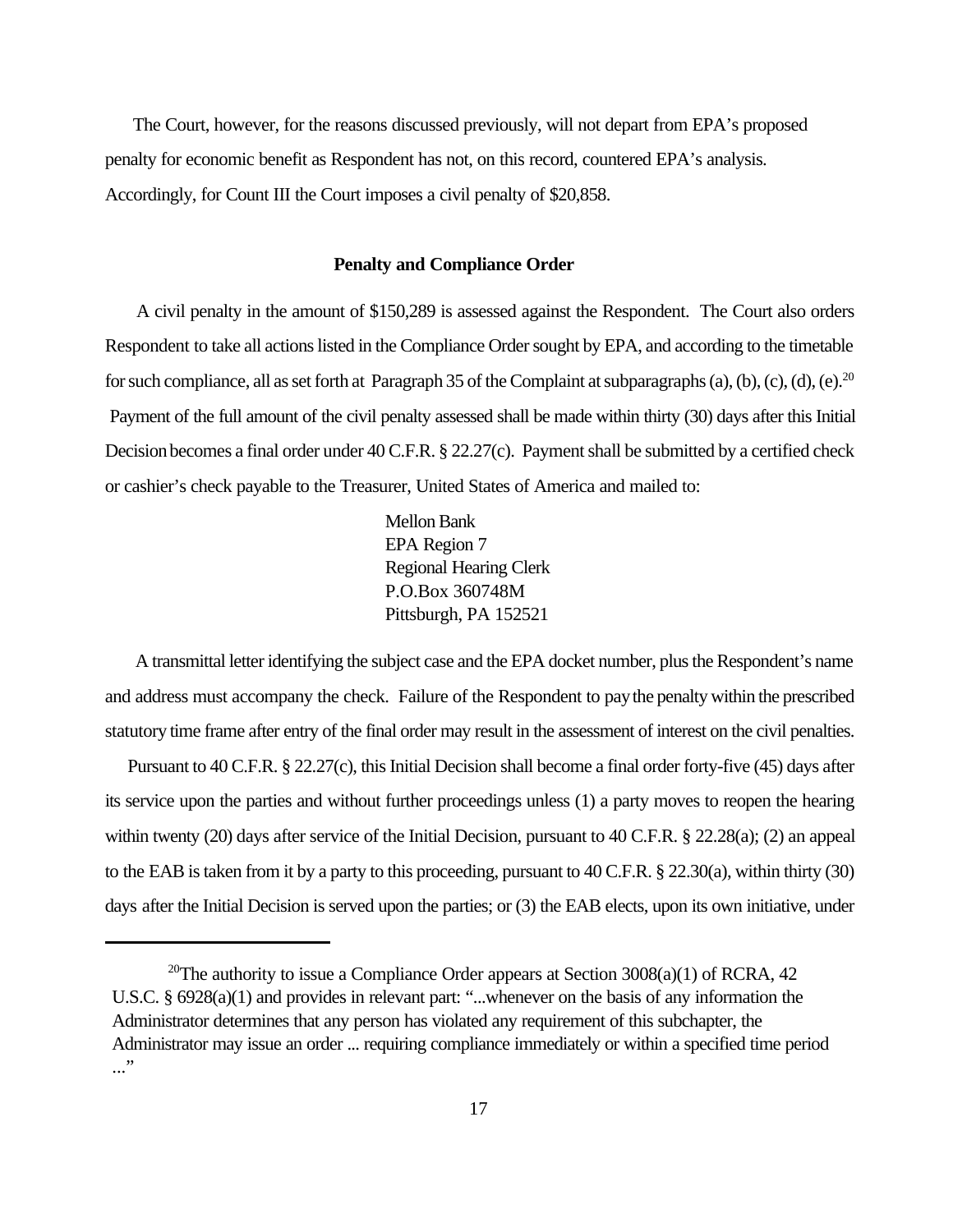40 C.F.R. § 22.30(b), to review the Initial Decision.

 William B. Moran United States Administrative Law Judge

Dated: May 4, 2001